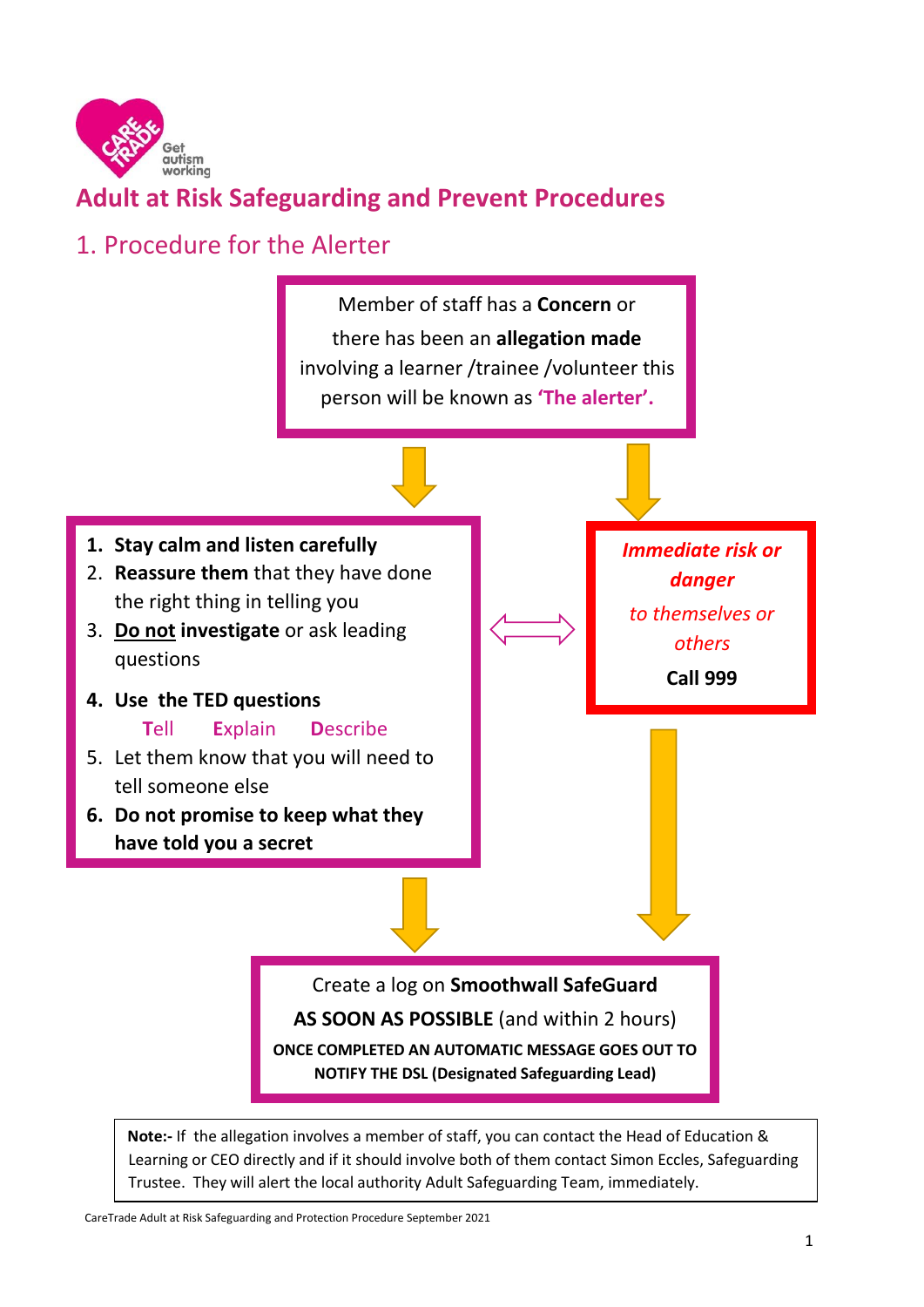### 2. Procedure for the Designated Safeguarding Officer



DSL meetings:

TAP DSL Safeguarding meetings occur every 6 weeks and are chaired by Mark Finch.

Development Safeguarding meetings occur once a month and are chaired by Judith Kerem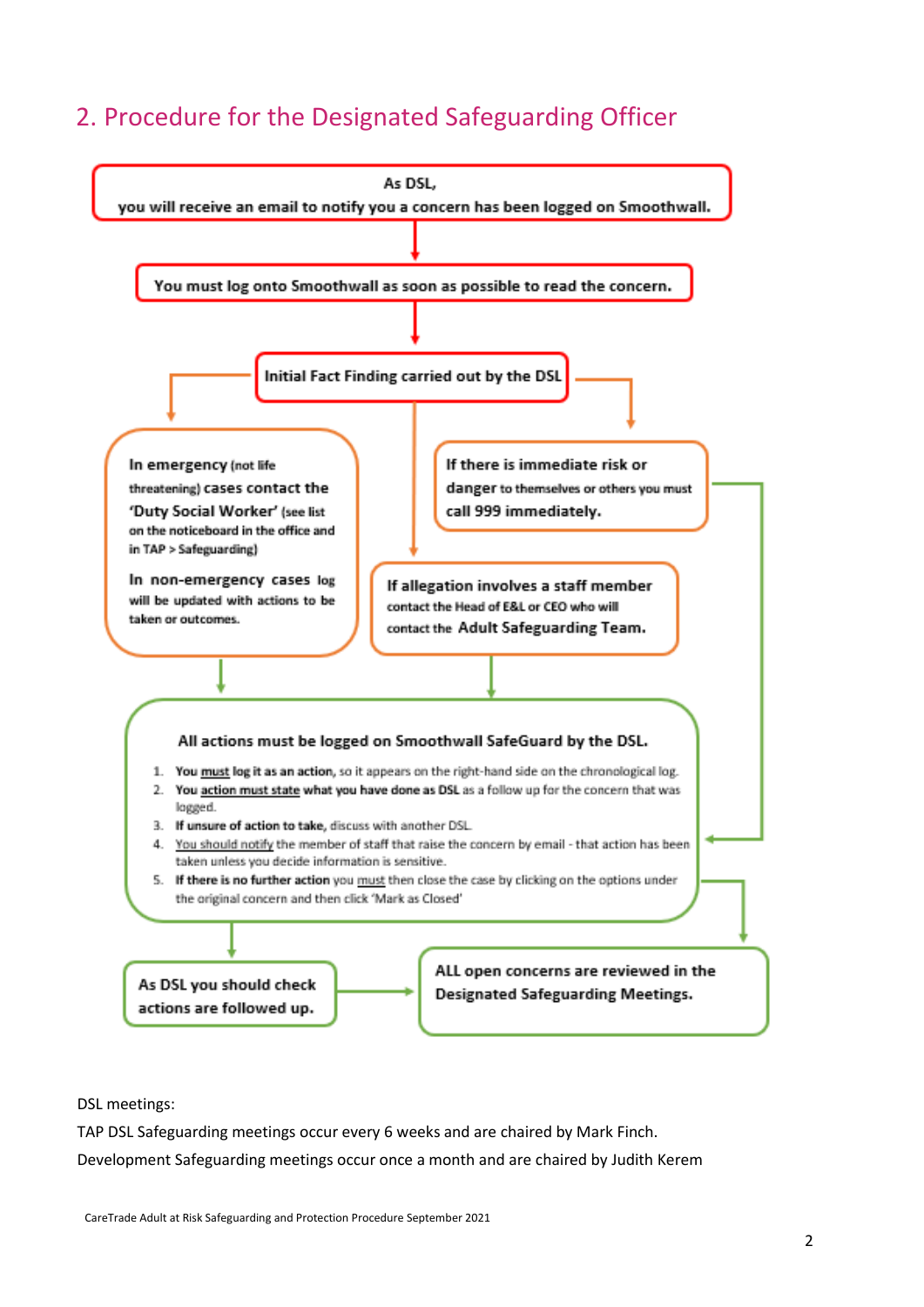| 2.1 CareTrade's DSL information and how to contact them |  |
|---------------------------------------------------------|--|
|---------------------------------------------------------|--|

| <b>CARETRADE Designated Safeguarding Leads (DSLs)</b> |                                         |                                      |  |
|-------------------------------------------------------|-----------------------------------------|--------------------------------------|--|
| Staff Name:                                           | DSL role                                | Contact info:                        |  |
| Karen                                                 | CareTrade - Lead DSL                    | Tel: 07525164850                     |  |
| <b>Edwards</b>                                        |                                         | Email: karen.edwards@caretradeuk.org |  |
| Mark Finch                                            | The Autism Project - Lead DSL           | Tel: 07377388389                     |  |
|                                                       |                                         | Email: mark.finch@caretradeuk.org    |  |
| Jemma Dear                                            | The Autism Project - Lead DSL           | Tel: 07432570350                     |  |
|                                                       |                                         | Email: jemma.dear@caretradeuk.org    |  |
| Sandra                                                | The Autism Project - Deputy             | Tel: 07568169262                     |  |
| Fergus                                                | <b>DSLs</b>                             | Email: sandra.fergus@caretradeuk.org |  |
| Elvina                                                | The Autism Project - Deputy             | Tel: 07956866159                     |  |
| <b>Bunokaite</b><br><b>DSLs</b>                       | Email: elvina.bunokaite@caretradeuk.org |                                      |  |
| Judith Kerem                                          | Development Team - DSL                  | Tel: 07958610864                     |  |
|                                                       |                                         | Email: judith.kerem@caretradeuk.org  |  |
| Aga Keeling                                           | Working Kitchen & Café - DSL            | Tel: 07960127318                     |  |
|                                                       |                                         | Email: aga.keeling@caretradeuk.org   |  |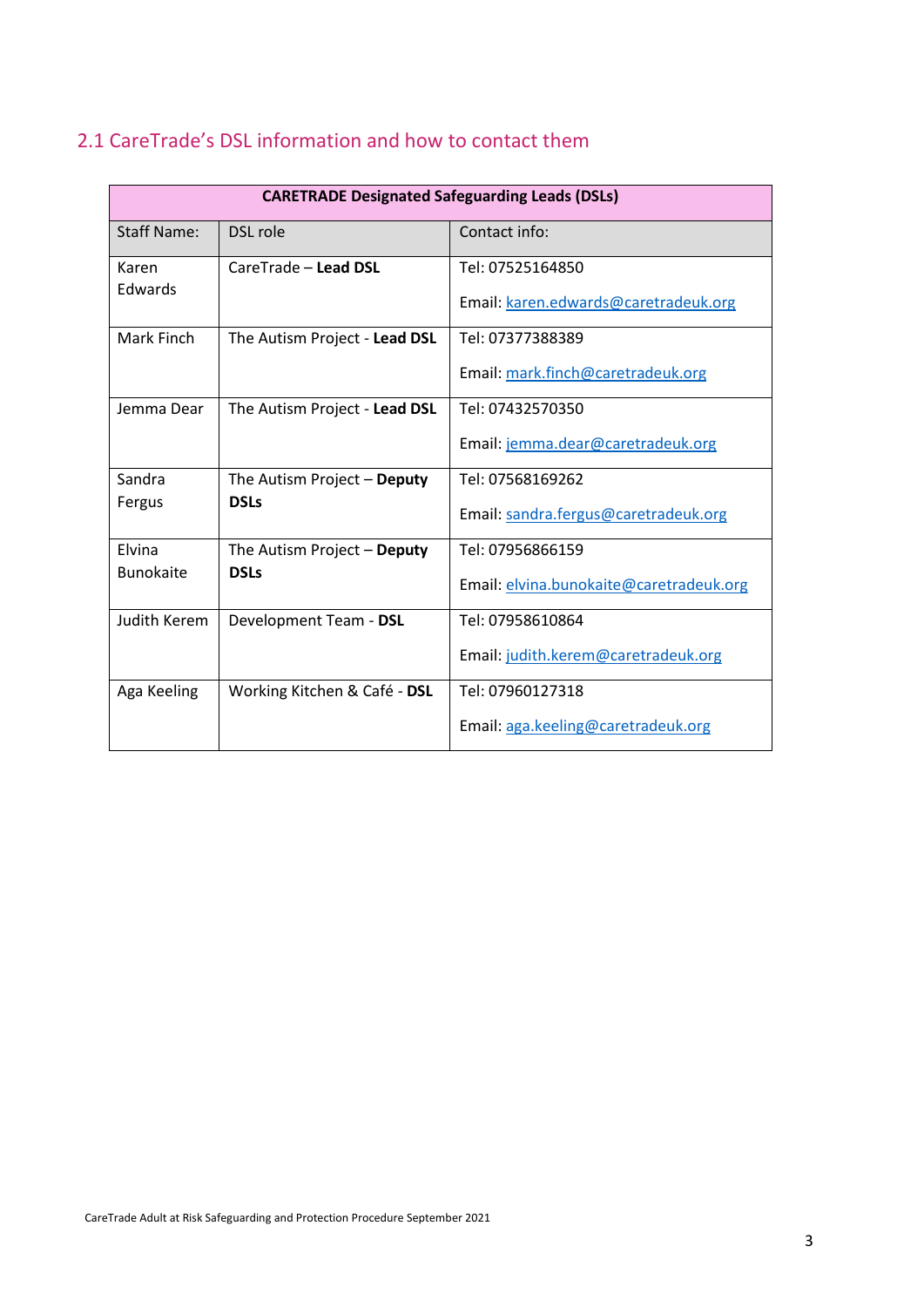### 3. Procedure for reporting a Prevent concern

Prevent concerns are most likely to be noticed by individuals in contact with those who appear to be at risk of being drawn into terrorism.

#### **These should consider the 'Notice, Check, Share' procedure:**

- Notice initial concerns
- Report any concerns on Smoothwall
- Check with colleagues and your Designated Safeguarding Lead.
- The DSL will share with your local authority Prevent Education Officer (PEO): **Katharine Andrews**
- The DSL will then gather evidence if instructed to do so by the PEO

#### **The Prevent Education Officer can then provide the following to the DSL:**

- Advice on concerns.
- Advice on extremist ideologies/groups, or oversea conflicts and their potential impact in the UK.
- Signposting to local services/groups that subjects could be referred to, focusing on youth work and mentoring support.

The Prevent team may then request the DSL dealing with the concern to complete a formal Prevent referral, this referral will be shared with police partners. The Prevent Education Officer will instruct the DSL if this is needed.

| <b>Borough</b> | <b>Prevent Education officer</b> | <b>Contact details</b>             |
|----------------|----------------------------------|------------------------------------|
| Southwark      | Katharine Andrews                | Katharine.Andrews@southwark.gov.uk |
| Lambeth        | Lydia Nixon                      | LNixon@lambeth.gov.uk              |
| Greenwich      | <b>Heather Hutchings</b>         | prevent@royalgreenwich.gov.uk      |
| Westminster    | <b>Kiran Malik</b>               | kmalik@westminster.gov.uk          |
| Haringey       | Olga Nasiridou                   | Olga.Nasiridou@haringey.gov.uk     |
| Lewisham       | Sabera Ahsan                     | prevent@lewisham.gov.uk            |
| Sutton         |                                  | prevent.@sutton.gov.uk             |
| Kingston       |                                  | adult.education@kingston.gov.uk    |

#### **Prevent Education Officers details below:**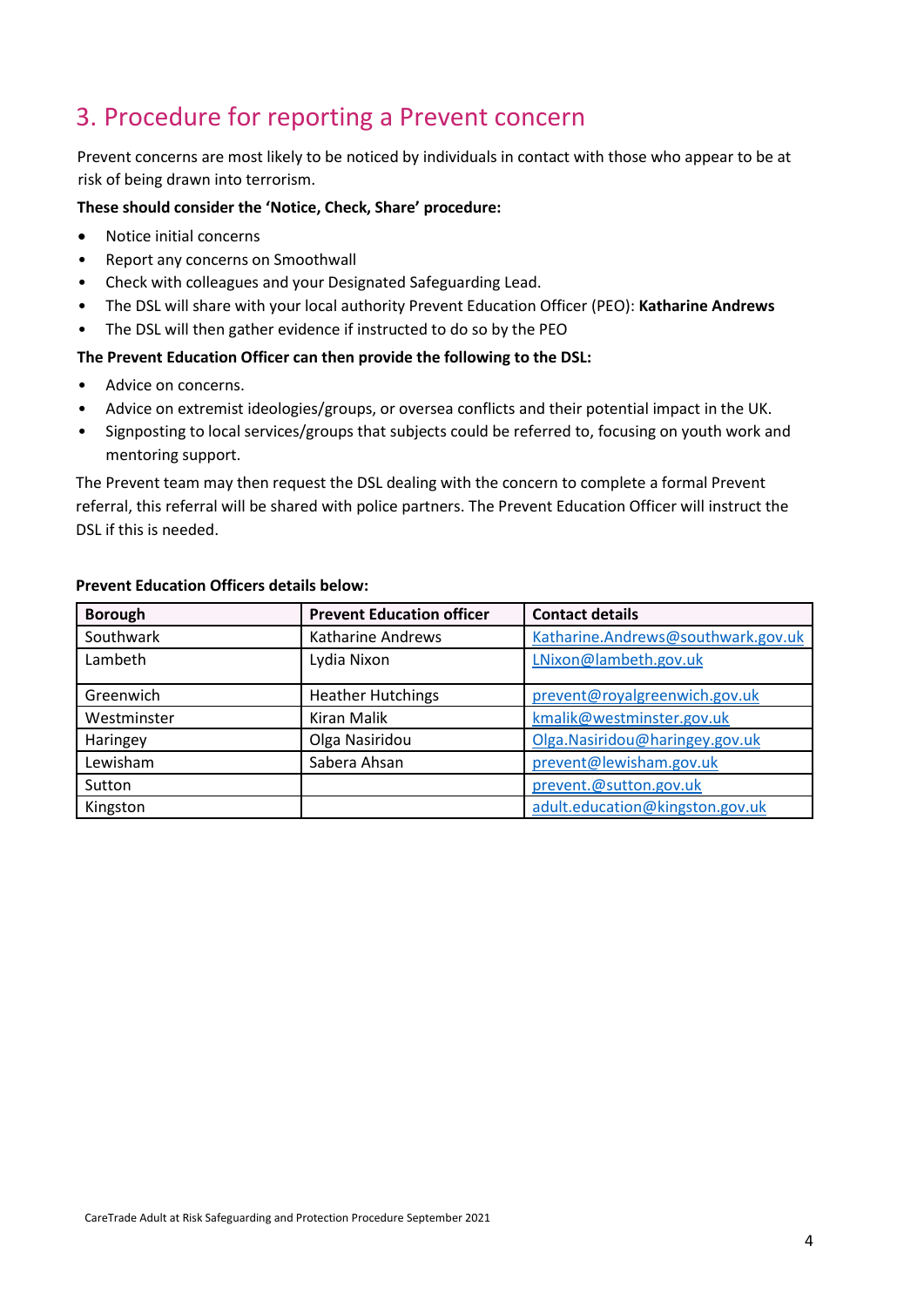### 4. What to do if London has a 'terrorist attack'



- **2. Alert a NOK (Next of Kin)**
- **3. Keep checking in with NOK for further updates**
- **4. Alert the police if needed**
- **5. Lead DSL to inform CareTrade Leadership team and keep them updated**